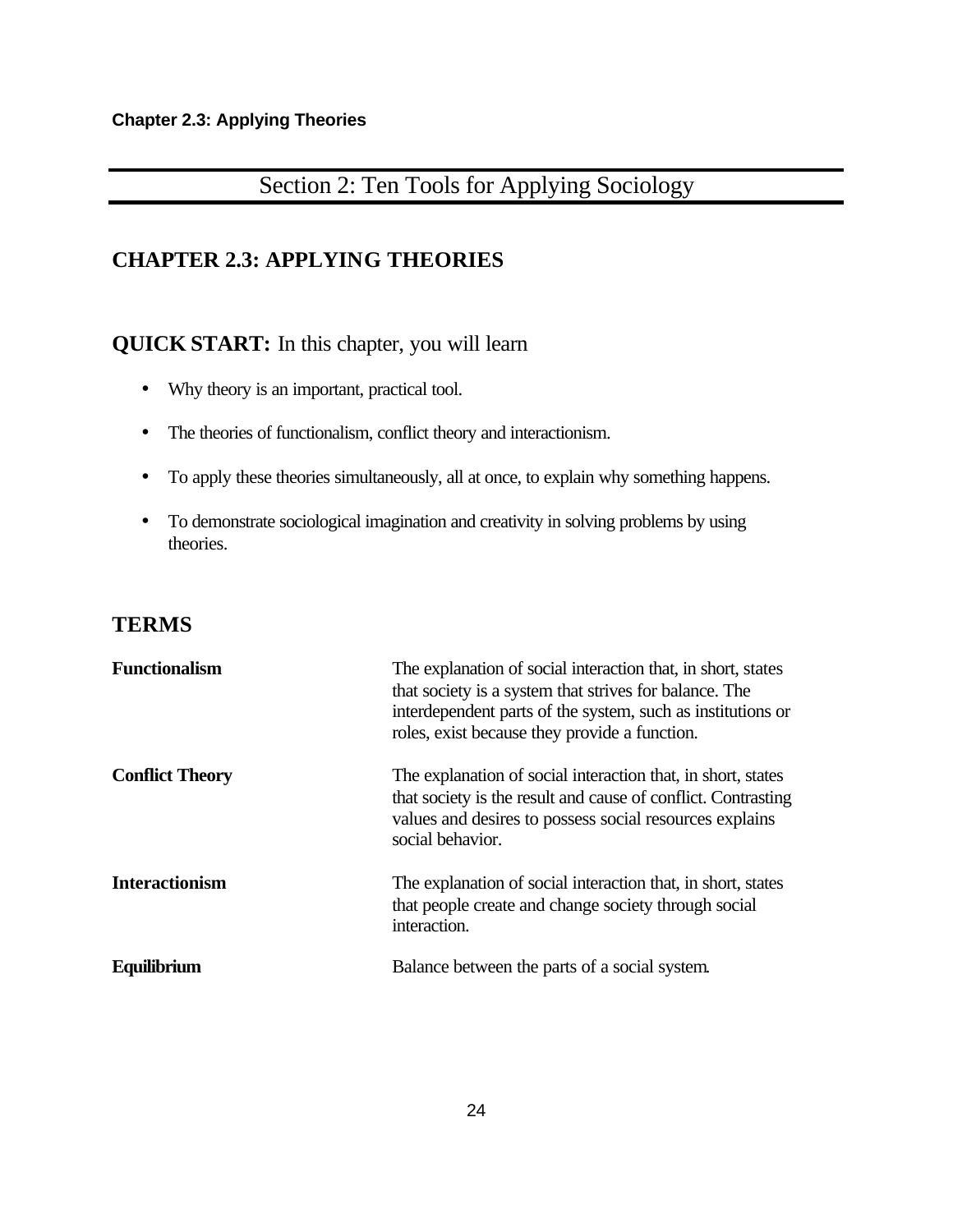| <b>Social Functions</b>    | Productive consequences of patterns of attitudes, beliefs,<br>values, and behavior on the normative operations of<br>society.                                                       |
|----------------------------|-------------------------------------------------------------------------------------------------------------------------------------------------------------------------------------|
| <b>Social Dysfunctions</b> | Disruptive consequences of patterns of attitudes, beliefs,<br>values, and behavior on societal operations.                                                                          |
| <b>Manifest Function</b>   | The intentional consequence or purpose of a social pattern.                                                                                                                         |
| <b>Latent Function</b>     | The unintended consequence or purpose of a social pattern.                                                                                                                          |
| <b>Social Class</b>        | A group of people who share a socioeconomic position or<br>status.                                                                                                                  |
| Subordination              | Dominating another person through the use of power.                                                                                                                                 |
| <b>Exploitation</b>        | Using other people for personal or collective gain.                                                                                                                                 |
| <b>Oppression</b>          | The process by which people with vast social resources<br>make people without them powerless to change their social<br>conditions.                                                  |
| <b>Alienation</b>          | The process by which exploited and oppressed people are<br>separated from their humanity or from their true human<br>potential. They come to feel alien in their lives and society. |
| <b>False Consciousness</b> | The state of not knowing that you, and the group you<br>belong to, are being alienated and exploited.                                                                               |
| <b>Identity</b>            | More than personality, this is who we think we are. Our<br>notion of our self, which is constantly a work in progress.                                                              |
| <b>Shared Meanings</b>     | Collective ways that we define things such that we are able<br>to know how we should interact with others, and we know<br>how others will interact with us.                         |
| <b>Expectations</b>        | Our presumptions concerning how people will act, think,<br>feel or say based on their role, power, prestige, wealth or<br>status.                                                   |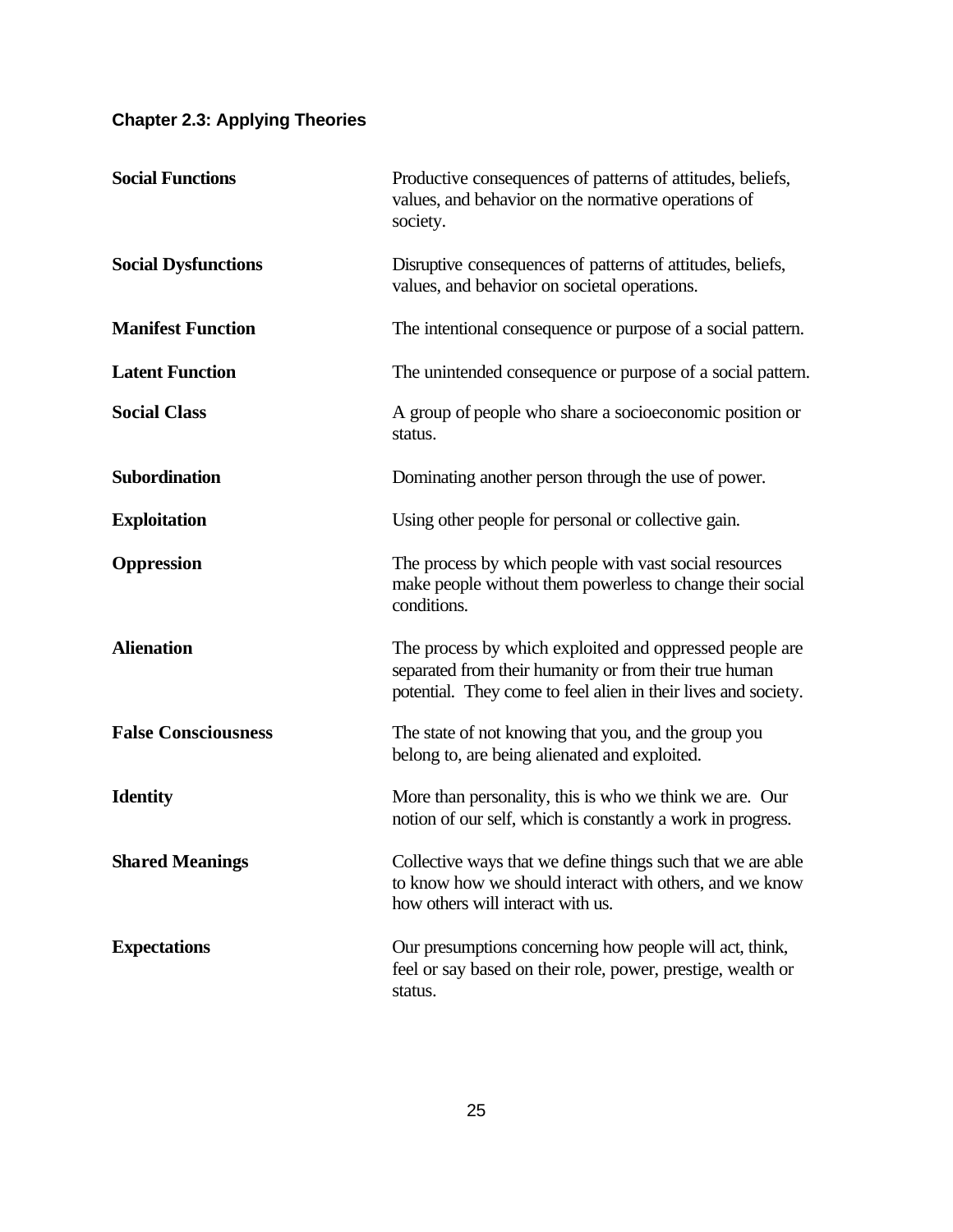**Taking the Role of Other** The process through which people see the world through another person or another group's perspective or position.

### **TOPICS**

You don't need us to tell you that societies are complicated things. Sociologists try to make sense of society. Like other sciences, sociology builds theories to help explain how society operates. Theory often gets a bad rap. People often think of theory as, at best, boring, and at worse, useless. What we would like to do in this chapter is change your mind about the practical value of theory. We think that, even if you never take another class in sociology, sociological theory can empower your life. Theories explain life and help us makes sense of what's going on. As such, theories are really tools. They provide frameworks for understanding, and frameworks for change.

Social theories provide "road maps" that help us understand how society works. Simply speaking, how are we going to fix societal problems if we don't know how society works? When we look at the complexity of society we look at millions and perhaps billions of individual people. And yet, despite these large numbers, most people behave in patterned ways. They act more similarly than they do differently. Why and how does this happen? Sociology addresses this question, with an array of theories, which many sociologists categorize into three general theoretical perspectives: **functionalism**, **conflict theory**, and **interactionism**. Most sociologists blend these three perspectives when trying to explain social life. Here we provide a quick review of each perspective's focus and concepts.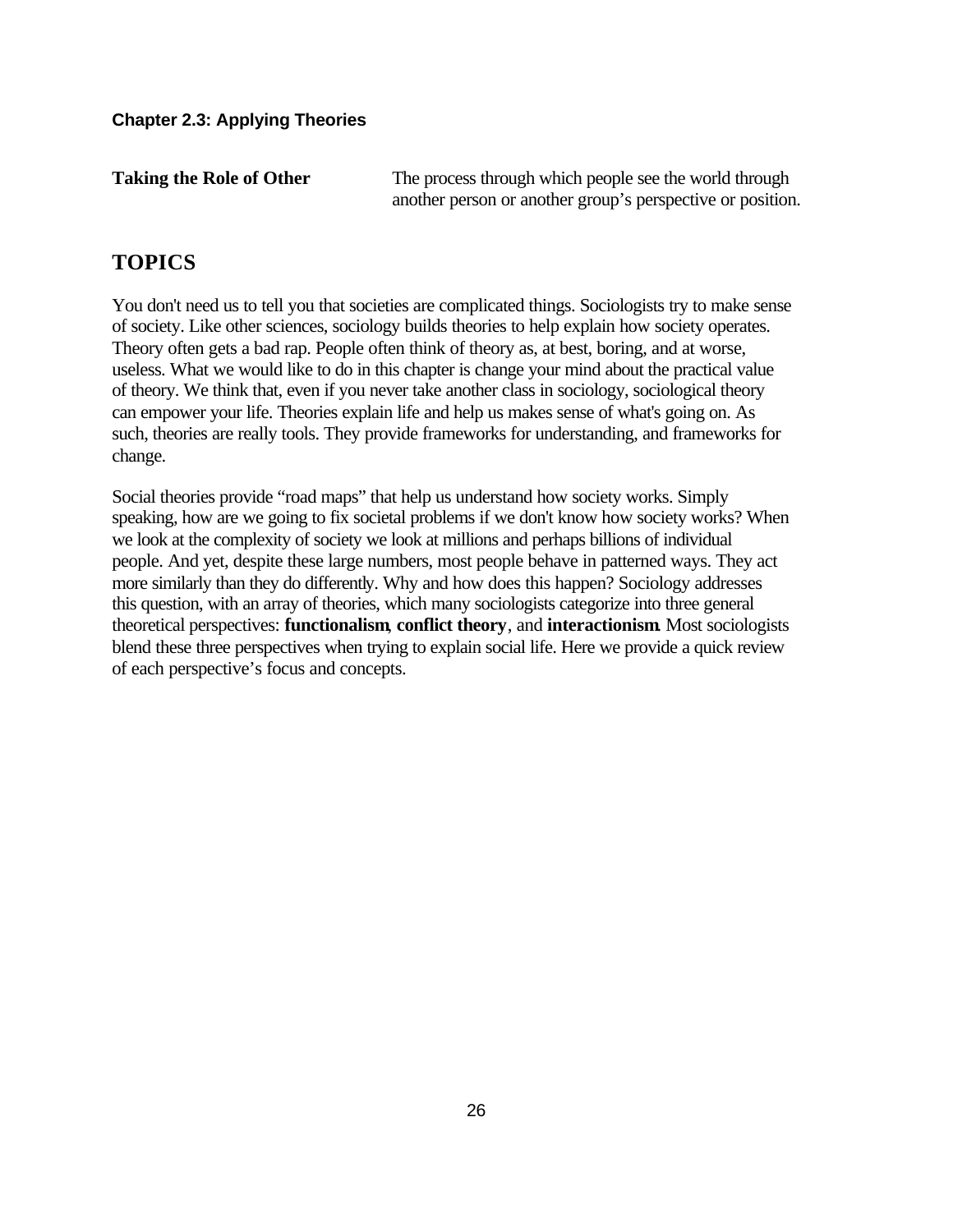|                        | <b>Overview</b>                                                                                                                                                                                                                                                                                                                                                                                     | <b>Concepts</b>                                                                                                                                                           |
|------------------------|-----------------------------------------------------------------------------------------------------------------------------------------------------------------------------------------------------------------------------------------------------------------------------------------------------------------------------------------------------------------------------------------------------|---------------------------------------------------------------------------------------------------------------------------------------------------------------------------|
| Functionalism          | Sees society as a system that<br>strives for balance. The<br>interdependent parts of the system,<br>such as institutions or roles, exist<br>because they provide a function.<br>Systems change by discarding parts<br>that don't work, by adapting to new<br>needs, or by becoming more<br>complex.<br>The need for groups and society to<br>maintain social stability explains<br>social behavior. | Equilibrium<br><b>Social Functions</b><br><b>Social Dysfunctions</b><br><b>Manifest Function</b><br><b>Latent Function</b><br><b>Social Forces</b><br><b>Institutions</b> |
| <b>Conflict Theory</b> | Society is the result and cause of<br>conflict.<br>Contrasting values, and desire to<br>possess and subsequently compete<br>for social resources, explain social<br>behavior.                                                                                                                                                                                                                       | <b>Social Class</b><br>Power<br><b>Subordination</b><br><b>Exploitation</b><br><b>Oppression</b><br><b>Alienation</b><br><b>False Consciousness</b>                       |
| Interactionism         | People create and change society<br>through social interaction.<br>How people define and experience<br>social interactions explains social<br>behavior.                                                                                                                                                                                                                                             | <b>Identity</b><br><b>Shared Meanings</b><br><b>Expectations</b><br>Roles<br><b>Social Interaction</b><br><b>Taking the Role of Other</b>                                 |

### **TOOLS**

As complex as human society is, using one or more of these theories can give us a grasp on what is happening and what could happen in our society. Theories are not just vague, passive generalizations – they help explain social action at all levels. Let's take a problem in the news a lot lately: flight delays. We can use our three sociological theories to explain why this problem occurs. Recently, in response to airline passenger complaints about airport delays, airline executives added more flights. Six months later, airport delays and passenger complaints reached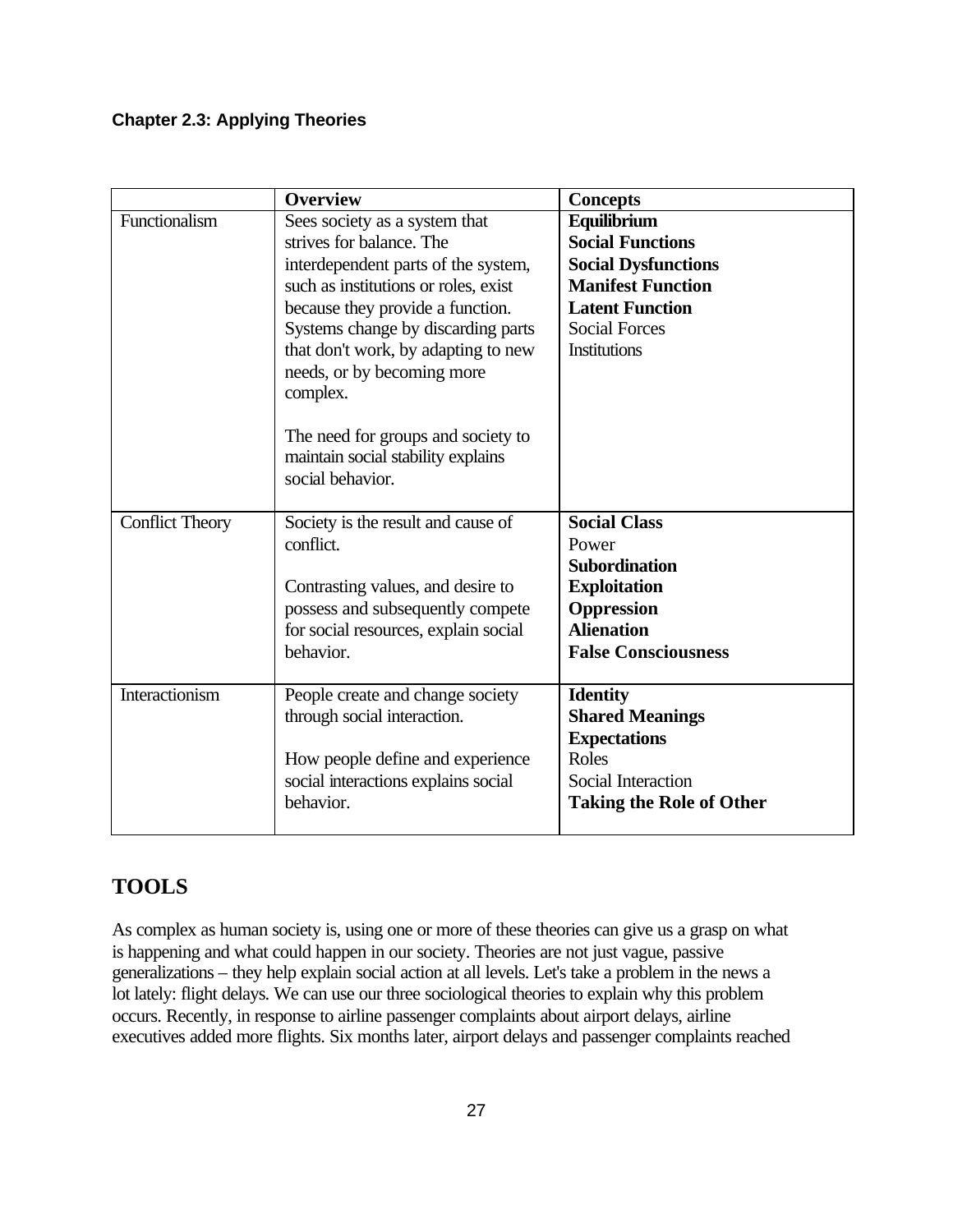an all time low. It seems that the airlines are clearly to blame for these problems. But, what is the real problem here? First let's take a functionalist view.

Functionalism would see a gap between a system and needs. Increasing flights is not easy, even in a good economy. It requires more airports, with more space to land, and more resources to control increased air traffic. Airports are relatively fixed systems. It is difficult and costly to increase the amount of airports. So when airlines respond to customer demand by scheduling more flights, the system becomes clogged, creating more delays. The system has become dysfunctional. Given this context, what can airlines do? Perhaps it is time to change the system by building a new airport, or updating the computer systems that manage air traffic. Or perhaps the airlines could try changing passenger needs by providing more information about delays, or more services in airports for delayed passengers such as workstations, Internet access, meal vouchers, mini-massages, or movies to watch.

Rather than a gap between system and needs, we might suspect that the airline companies are taking advantage of passengers whom they know can do little when delays occur. When an airline announces a delay, passengers could, theoretically, forgo their seat on that plane and buy a ticket for another flight. This option only really exists in larger cities where more than one or two airlines service the airport. Even in large cities, most passengers could or would not respond to a delay by purchasing a new ticket because airlines dramatically increase the cost of tickets purchased within two weeks of the flight. So, the only practical response for passengers in larger cities is to wait for their next trip and purchase tickets on another airline with a better delay record. Even this option may not work as most airlines experience delays. Passengers living in smaller cities can respond by arranging car or train transportation for their next trip, if possible.

Further, we might point to the influence airlines have on the building of new airports. Seeing the problem of persistent runway delays in this way would be adopting a conflict perspective. Conflict theory sees problems as a clash between people or groups with power to exploit or oppress others. Given this context, what can airlines do? Conflict theory would push us to instead ask what consumers can do. They could organize their efforts and present a unified case to the airline executives. Collectively, consumers have much more power than do individual consumers to affect change. They could boycott air travel, picket outside airports across the country to bring more attention to the problem, or even try to start their own company which treated passengers with more respect.

Finally, we could see the problem of runway delays in the eyes of an interactionist. Interactionism looks at how actors define situations and at what influences these definitions. In this case, most consumers define the situation as a problem created by the airlines. What influences this belief? Why don't they blame bad weather? They may have heard about this problem in the news, and from friends and family. What information is presented, and how it is presented, influences how people define situations. For example, if flight delays receive a great deal of media coverage, and if most of the coverage highlights passenger suffering and airline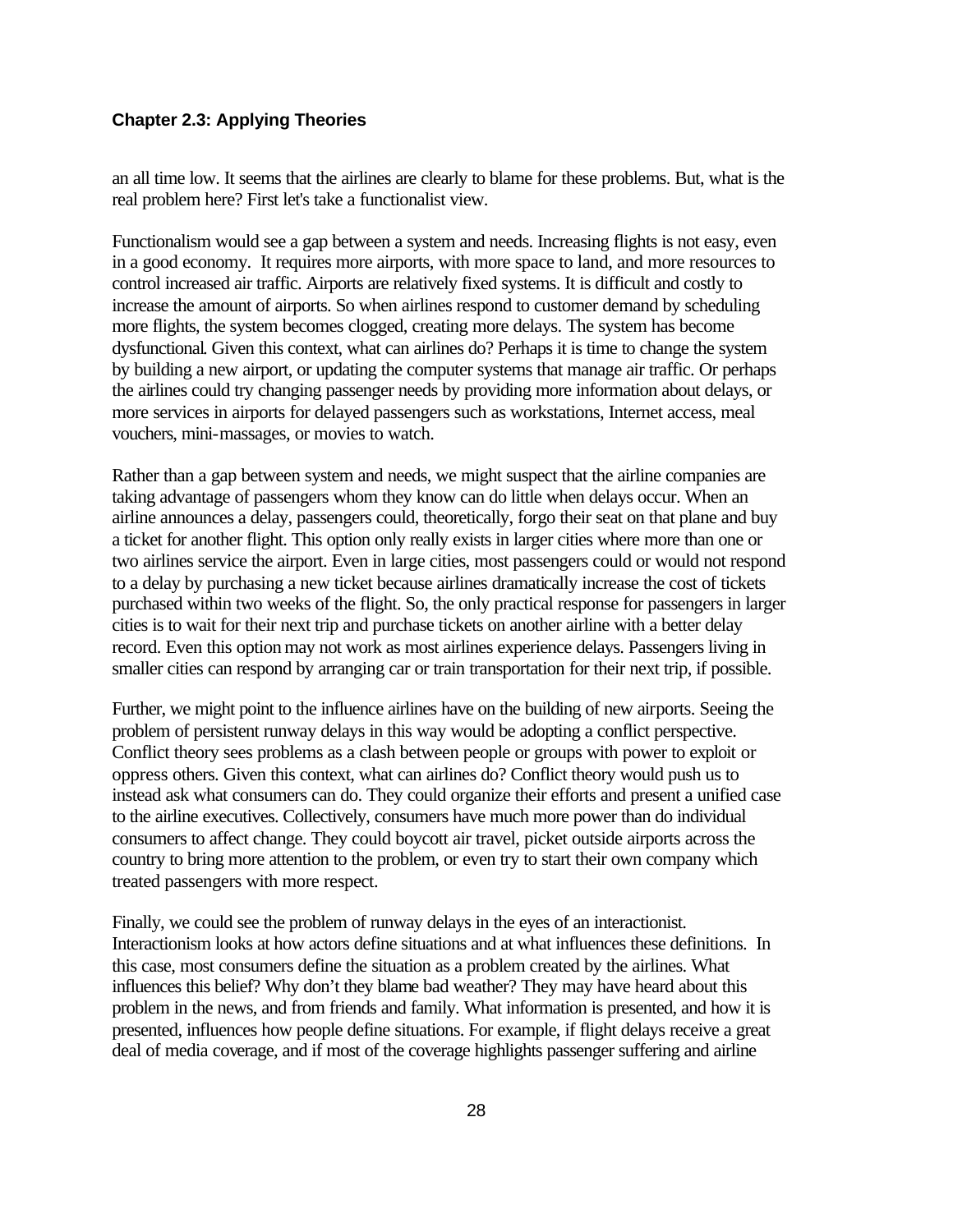mistakes, then consumers may grow increasingly discontent. They themselves may have experienced no serious hardship due to flight delays, but they may take the role of other, and identify with those that do. Given this context, what can airlines and consumers do? Interactionism would encourage the two groups to discuss the problems together, and to try and understand each other's perspective. Then, from this understanding, owners and consumers could construct a mutually agreed upon solution.

### **TASKS**

By now you've probably realized that the choice of your theoretical tool will have an impact on what you do. No doubt you noticed that using multiple theories might get you a better picture of what's going on. In an applied setting, in which our goal is to solve a real life problem, our first step is to choose a theory or theories that give us the best explanation of the situation. Below are some exercises to help you understand and use sociological theory.

• Your client is a local public high school with declining SAT scores. Large percentages of children who attend this school are from one-parent homes, and many are children of color. Use each theoretical perspective to explain the decline in SAT scores and to make suggestions on how to improve the scores. Use the table below to guide your thinking.

| <b>Tool</b>   | What is it? How do I do it?                                                                                                                                                                                                                                                                                                                                                                                                                                                                                                                                                                                                                              |
|---------------|----------------------------------------------------------------------------------------------------------------------------------------------------------------------------------------------------------------------------------------------------------------------------------------------------------------------------------------------------------------------------------------------------------------------------------------------------------------------------------------------------------------------------------------------------------------------------------------------------------------------------------------------------------|
| Functionalism | Start with this basic assumption: Society is a set of<br>1.<br>interdependent parts.<br>Choose a social situation.<br>2.<br>What are the needs of this situation? That is, what is<br>3.<br>supposed to be done here?<br>4. Think about this situation is a system.<br>Ask yourself:<br>What are the parts that make up the system? What<br>function does each part serve? What are the parts<br>relationships with the other parts?<br>5. Draw a diagram inside the needs circle with arrows<br>that show the connections between the social parts.<br>6. Are there any "gaps" between what is supposed to<br>happen and what the system is able to do? |